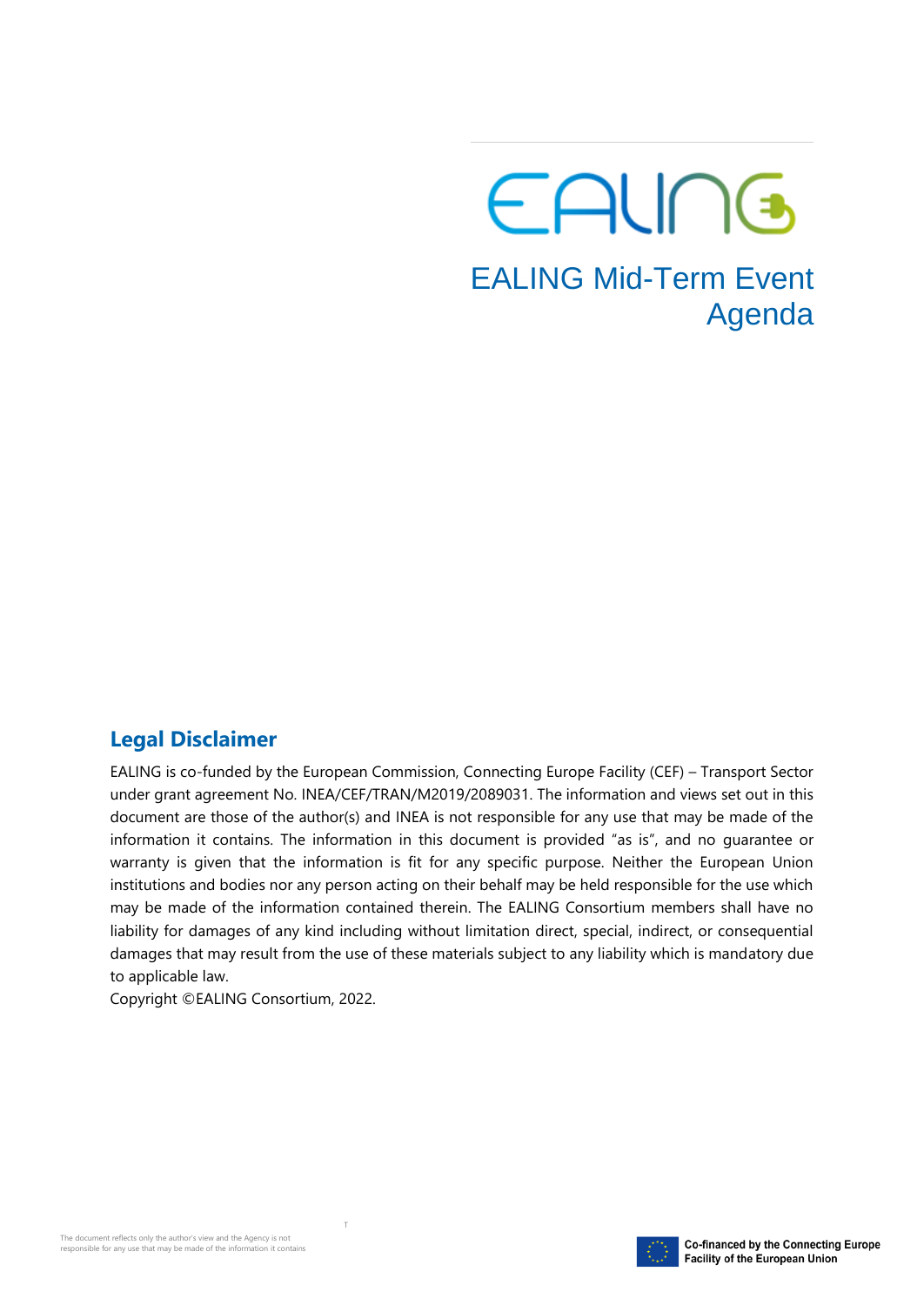

### **TOWARDS A HARMONISED ONSHORE POWER SUPPLY IN THE EUROPEAN UNION**

**EALING Mid-Term Event**

#### **Online**

#### **29th April**

**10:00 a.m. – 1:00 p.m. CEST**

Emissions reduction at the ship-port interface is one of the key drivers to reach the IMO 2030 and 2050 decarbonisation goals and to face the key challenges of the EU Green Deal: regulatory, technical, operational and economic actions to reduce GHG emissions are required to move towards a lower-carbon future.

Establishing of a suitable framework based on EU and national legislations for a harmonised European approach to the Onshore Power Supply (Cold Ironing) is at the heart of EALING Action. During the event the results coming from the EALING Activity 1 "Harmonised framework for the electrification of participating TEN-T maritime ports", Activity 2 "Maritime fleet adaptation" and Activity 3 "Technical studies for the electrification infrastructure of the participating TEN-T maritime ports" will be deepened and discussed together with industry players involved in building a more competitive and sustainable TEN-T Maritime Network.

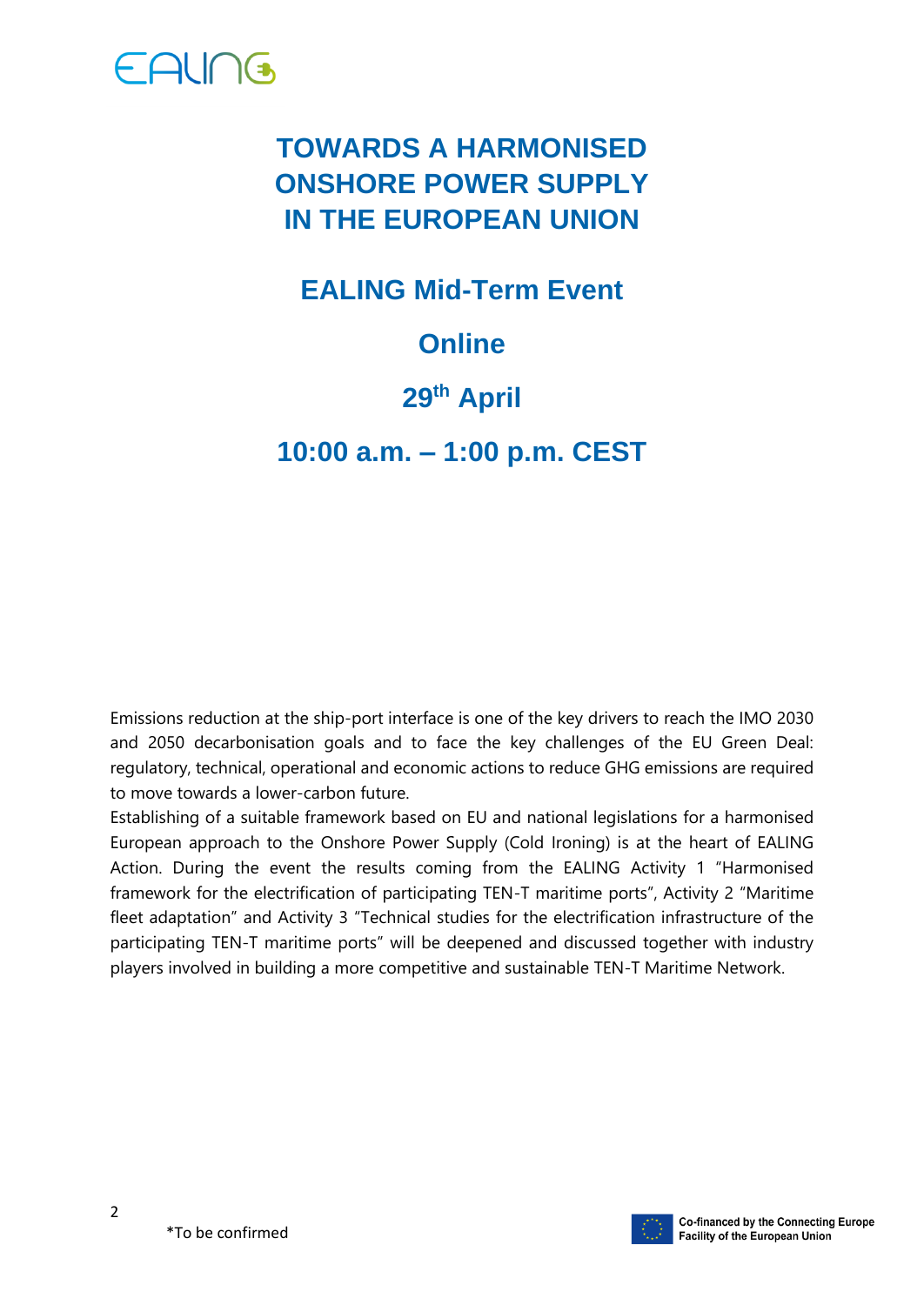

#### **AGENDA**

10:00 a.m. – 10:05 a.m. Welcome addresses and Openings Rocio Garcia, EALING Project Coordinator, **Fundación Valenciaport** 

10:05 a.m. – 11:45 a.m. EALING Action *EALING Studies Overview*  Rocio Garcia, EALING Project Coordinator, **Fundación Valenciaport**

*EALING Project video*

*Results of EALING Activity 1 - Harmonised framework for the electrification of participating TEN-T maritime ports* Reza Karimpour, Project Manager, **Circle**

*Results of EALING Activity 2 - Maritime fleet adaptation*  Astrinos Papadakis, Mechanical Engineer, **Hydrus**

*Results of EALING Activity 3 - Technical studies for the electrification infrastructure of the participating TEN-T maritime ports*  Alexandra Georgiou, Production and Management Engineer, **PROTASIS SA**